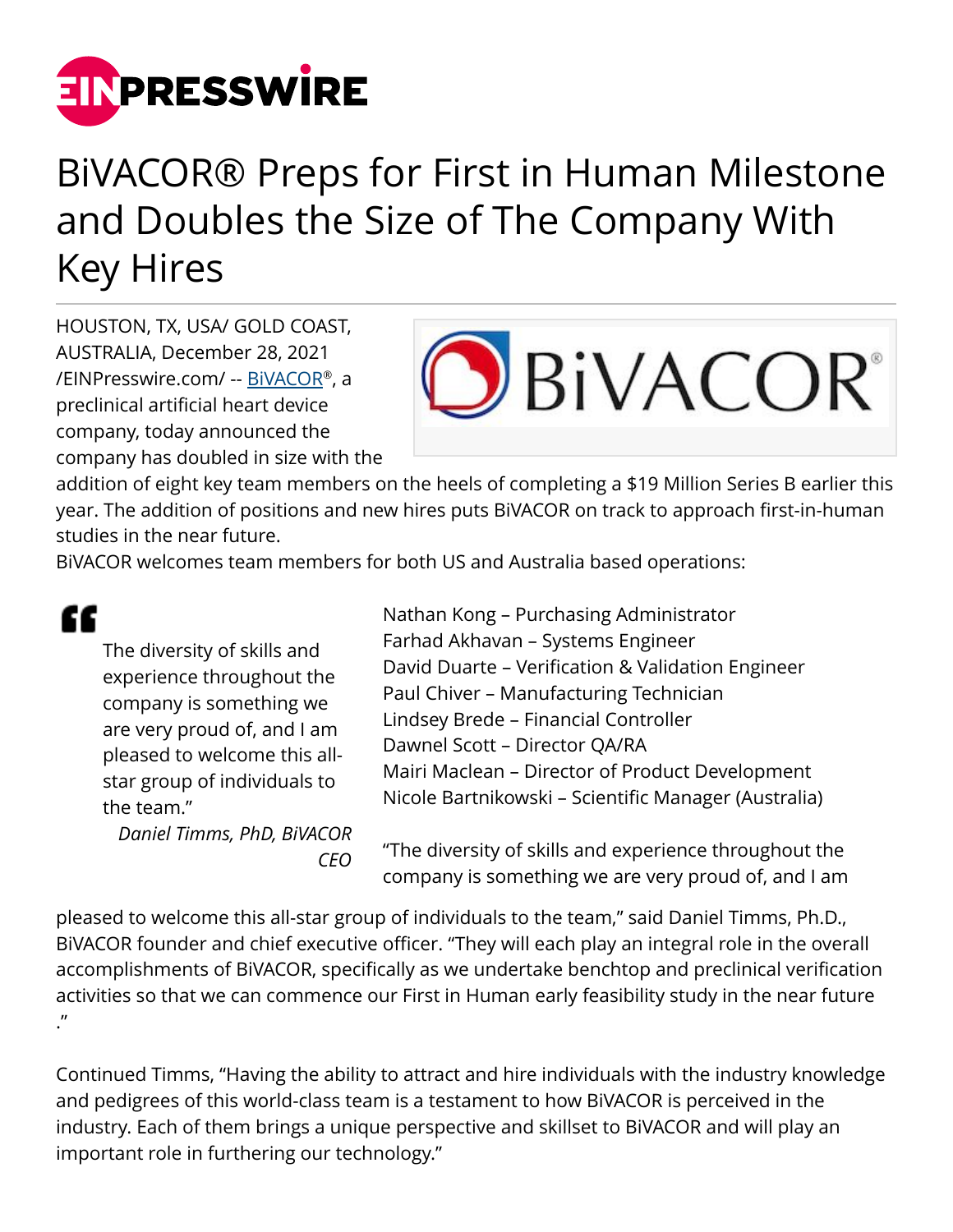BiVACOR is developing the BiVACOR Total Artificial Heart (TAH), designed as the first long-term therapy dedicated for patients with severe biventricular heart failure. The BiVACOR device is an implantable total artificial heart based on rotary blood pump technology. Similar in size to an adult fist, it is small enough to be implanted in many women and some children yet capable of providing enough cardiac output to an adult male undergoing exercise. The design, using magnetic levitation (MAGLEV) technology, the same principle used in high-speed trains, includes left and right vanes positioned on a common rotor to form the only moving part, a magnetically suspended double-sided centrifugal impeller. Even though there are no valves or flexing ventricle chambers, the pulsatile outflow is made possible by rapidly cycling the rotational speed of the impeller. The non-contact suspension provides large blood gaps minimizing blood trauma and eliminating mechanical wear to offer a durable, reliable, and biocompatible heart replacement.

The BiVACOR TAH builds on the successful transition of Left Ventricular Assist Device (LVAD) technology from volume displacement to durable rotary blood pumps and aims to be the next generation TAH that sufficiently restores quality of life to patients suffering from severe biventricular heart failure. This therapy may be initially utilized as a short-term device in a patient awaiting a heart transplant or as a long-term alternative to heart transplantation.

## ###

## About BiVACOR®

BiVACOR® is a preclinical stage medical device company developing the BiVACOR Total Artificial Heart (TAH), the first long-term therapy for patients with severe heart failure. The TAH is designed to replace the complete function of the native heart and address the global unmet need of patients with end-stage heart failure (HF) by providing a life-extending solution.

Headquartered in Houston, TX, with an engineering office in Cerritos, CA, and an international office in Brisbane, Australia, BiVACOR was founded in 2008 by a team of internationally renowned biomedical engineers and cardiac surgeons. CEO/CTO Daniel Timms, Ph.D., leads the organization along with Chief Medical Officer William Cohn, MD, and is supported by a scientific advisory board led by Dr. O.H. Frazier, comprised of veteran surgeons, inventors, and researchers devoted to developing technologies to fix or replace the human heart.

Today, BiVACOR has a robust collaborative network that extends nationally and internationally and boasts a team of world-class engineers, medical specialists, and business executives fervent to advance this ground-breaking technology.

The company benefits today from 12 patents granted in 7 countries, and 13 additional patent applications.